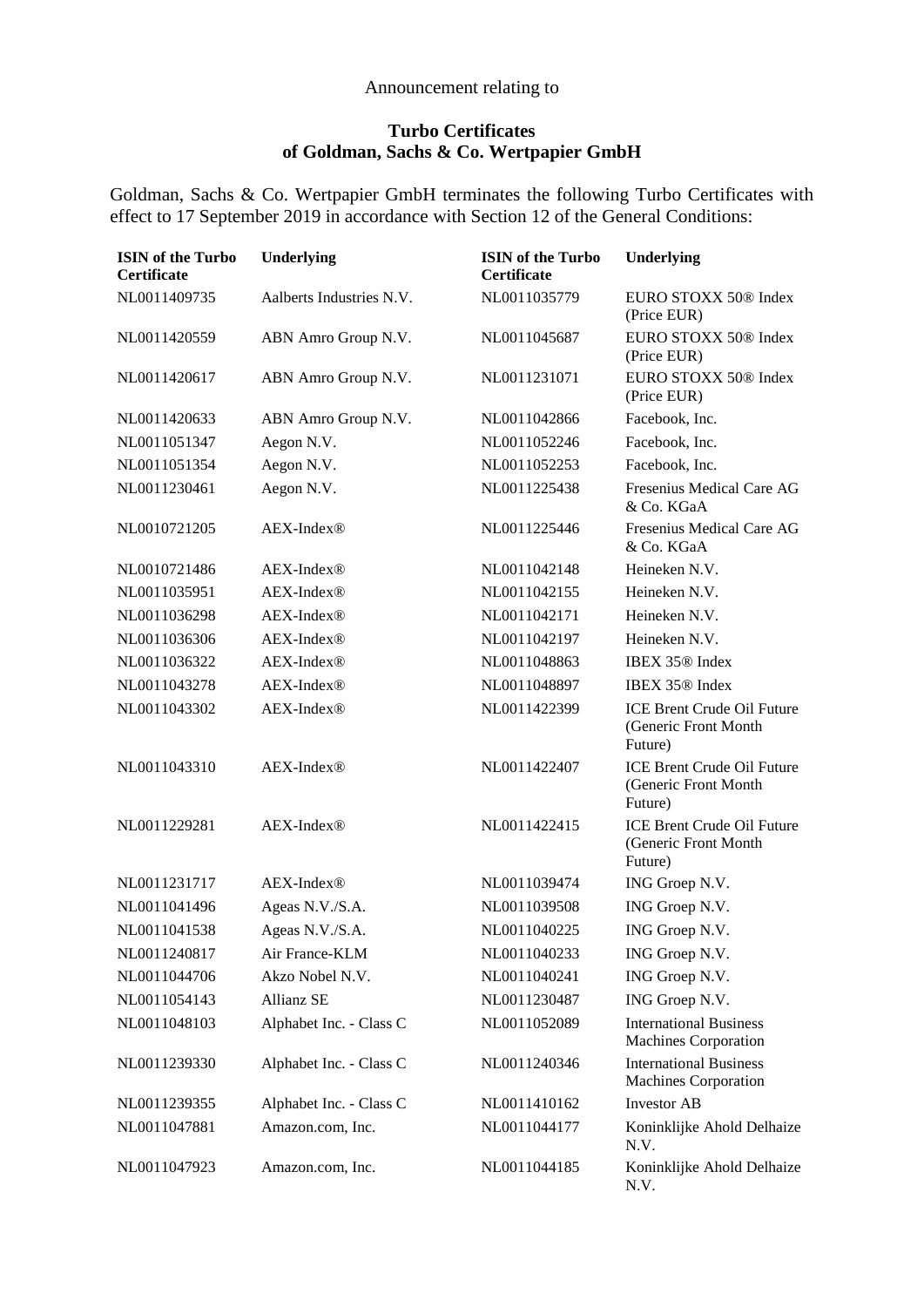| <b>ISIN</b> of the Turbo<br><b>Certificate</b> | Underlying                           | <b>ISIN</b> of the Turbo<br>Certificate | Underlying                                                             |
|------------------------------------------------|--------------------------------------|-----------------------------------------|------------------------------------------------------------------------|
| NL0011036553                                   | AMX-Index®                           | NL0011044193                            | Koninklijke Ahold Delhaize<br>N.V.                                     |
| NL0011036561                                   | AMX-Index®                           | NL0011044201                            | Koninklijke Ahold Delhaize<br>N.V.                                     |
| NL0011233879                                   | Aperam S.A.                          | NL0011041744                            | Koninklijke BAM Groep<br>N.V.                                          |
| NL0011042759                                   | Apple Inc.                           | NL0011044557                            | Koninklijke KPN N.V.                                                   |
| NL0011052311                                   | Apple Inc.                           | NL0011044565                            | Koninklijke KPN N.V.                                                   |
| NL0011052329                                   | Apple Inc.                           | NL0011044573                            | Koninklijke KPN N.V.                                                   |
| NL0011052337                                   | Apple Inc.                           | NL0011044581                            | Koninklijke KPN N.V.                                                   |
| NL0011052352                                   | Apple Inc.                           | NL0011044607                            | Koninklijke KPN N.V.                                                   |
| NL0011052360                                   | Apple Inc.                           | NL0011230495                            | Koninklijke Philips N.V.                                               |
| NL0011586524                                   | ArcelorMittal S.A.                   | NL0011043013                            | <b>Microsoft Corporation</b>                                           |
| NL0011586532                                   | ArcelorMittal S.A.                   | NL0011052402                            | <b>Microsoft Corporation</b>                                           |
| NL0011410816                                   | ASM International N.V.               | NL0011228382                            | NN Group N.V.                                                          |
| NL0011410824                                   | ASM International N.V.               | NL0011049853                            | NV Bekaert S.A.                                                        |
| NL0011039326                                   | ASML Holding N.V.                    | NL0011244314                            | NYMEX Light, Sweet Crude<br>Oil Future (Generic Front<br>Month Future) |
| NL0011040084                                   | ASML Holding N.V.                    | NL0011244322                            | NYMEX Light, Sweet Crude<br>Oil Future (Generic Front<br>Month Future) |
| NL0011052535                                   | <b>BASF SE</b>                       | NL0011422290                            | NYMEX Light, Sweet Crude<br>Oil Future (Generic Front<br>Month Future) |
| NL0011041991                                   | Bayerische Motoren Werke<br>AG (BMW) | NL0011048608                            | One Troy Ounce of 0.995<br>Fine Gold, LBMA Gold<br>Price PM            |
| NL0011410238                                   | Bayerische Motoren Werke<br>AG (BMW) | NL0011048616                            | One Troy Ounce of 0.995<br>Fine Gold, LBMA Gold<br>Price PM            |
| NL0011054937                                   | <b>Beiersdorf AG</b>                 | NL0011048624                            | One Troy Ounce of 0.995<br>Fine Gold, LBMA Gold<br>Price PM            |
| NL0011036652                                   | BEL 20 <sup>®</sup>                  | NL0011048632                            | One Troy Ounce of 0.995<br>Fine Gold, LBMA Gold<br>Price PM            |
| NL0011036660                                   | BEL 20 <sup>®</sup>                  | NL0011048640                            | One Troy Ounce of 0.995<br>Fine Gold, LBMA Gold<br>Price PM            |
| NL0011036678                                   | <b>BEL 20®</b>                       | NL0011048657                            | One Troy Ounce of 0.995<br>Fine Gold, LBMA Gold<br>Price PM            |
| NL0011036686                                   | BEL 20 <sup>®</sup>                  | NL0011048665                            | One Troy Ounce of 0.995<br>Fine Gold, LBMA Gold<br>Price PM            |
| NL0011412960                                   | <b>BNP</b> Paribas S.A.              | NL0011048673                            | One Troy Ounce of 0.995<br>Fine Gold, LBMA Gold<br>Price PM            |
| NL0011035589                                   | $CAC 40@$ Index                      | NL0011048699                            | One Troy Ounce of 0.995<br>Fine Gold, LBMA Gold                        |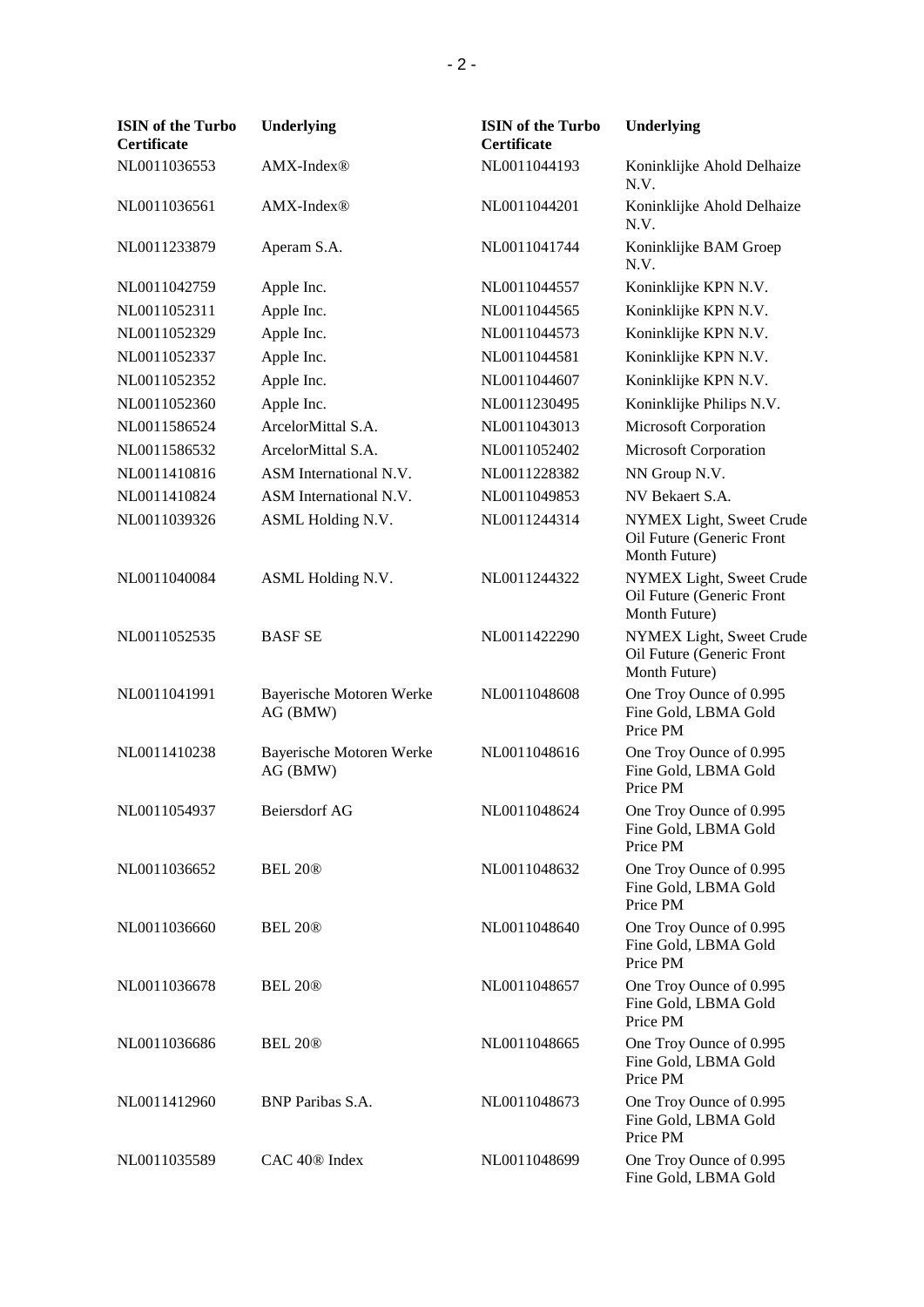| <b>ISIN</b> of the Turbo<br>Certificate | Underlying                                                          | <b>ISIN</b> of the Turbo<br>Certificate | <b>Underlying</b>                                            |
|-----------------------------------------|---------------------------------------------------------------------|-----------------------------------------|--------------------------------------------------------------|
|                                         |                                                                     |                                         | Price PM                                                     |
| NL0011419098                            | Caterpillar Inc.                                                    | NL0011048707                            | One Troy Ounce of 0.995<br>Fine Gold, LBMA Gold<br>Price PM  |
| NL0011233283                            | <b>CBOT</b> Soybeans Future<br>(Generic Front Month<br>Future)      | NL0011423546                            | One Troy Ounce of 0.995<br>Fine Gold, LBMA Gold<br>Price PM  |
| NL0011233366                            | <b>CBOT</b> Soybeans Future<br>(Generic Front Month<br>Future)      | NL0011423553                            | One Troy Ounce of 0.995<br>Fine Gold, LBMA Gold<br>Price PM  |
| NL0011231857                            | CME Nikkei 225 JPY Future<br>(Generic Front Month<br>Future)        | NL0011050281                            | One Troy Ounce of 0.999<br>Fine Silver, LBMA Silver<br>Price |
| NL0011049622                            | Daimler AG                                                          | NL0011050299                            | One Troy Ounce of 0.999<br>Fine Silver, LBMA Silver<br>Price |
| NL0011410329                            | Daimler AG                                                          | NL0011050307                            | One Troy Ounce of 0.999<br>Fine Silver, LBMA Silver<br>Price |
| NL0011410345                            | Daimler AG                                                          | NL0011050315                            | One Troy Ounce of 0.999<br>Fine Silver, LBMA Silver<br>Price |
| NL0011417886                            | Danone S.A.                                                         | NL0011417639                            | One Troy Ounce of 0.999<br>Fine Silver, LBMA Silver<br>Price |
| NL0011043518                            | DAX® (Performance Index)                                            | NL0011230503                            | Randstad Holding N.V.                                        |
| NL0011043526                            | DAX <sup>®</sup> (Performance Index)                                | NL0011241484                            | Randstad Holding N.V.                                        |
| NL0011047733                            | DAX <sup>®</sup> (Performance Index)                                | NL0011415229                            | Renault S.A.                                                 |
| NL0011047741                            | DAX® (Performance Index)                                            | NL0011039763                            | Royal Dutch Shell plc                                        |
| NL0011229364                            | DAX <sup>®</sup> (Performance Index)                                | NL0011413950                            | Royal Dutch Shell plc                                        |
| NL0011229380                            | DAX® (Performance Index)                                            | NL0011416615                            | <b>RWE AG</b>                                                |
| NL0011231162                            | Deutsche Bank AG                                                    | NL0011416623                            | <b>RWE AG</b>                                                |
| NL0011054226                            | Deutsche Lufthansa AG                                               | NL0011047535                            | S&P 500® Index                                               |
| NL0011225339                            | Deutsche Post AG                                                    | NL0011419601                            | S&P 500® Index                                               |
| NL0011054317                            | Deutsche Telekom AG                                                 | NL0011041835                            | SBM Offshore N.V.                                            |
| NL0011038484                            | Dow Jones Industrial<br>Average <sup>®</sup> Index                  | NL0011041843                            | SBM Offshore N.V.                                            |
| NL0011411541                            | E-mini NASDAQ-100<br><b>Futures</b> (Generic Front<br>Month Future) | NL0011041868                            | SBM Offshore N.V.                                            |
| NL0011411558                            | E-mini NASDAQ-100<br><b>Futures (Generic Front</b><br>Month Future) | NL0011231782                            | SBM Offshore N.V.                                            |
| NL0011226352                            | Engie                                                               | NL0011051156                            | Siemens AG                                                   |
| NL0011226360                            | Engie                                                               | NL0011226444                            | Société Générale S.A.                                        |
| NL0011053137                            | EUR/GBP                                                             | NL0011414149                            | The Coca-Cola Company                                        |
| NL0011053145                            | EUR/GBP                                                             | NL0011423223                            | Unilever N.V.                                                |
| NL0011242292                            | <b>EUR/GBP</b>                                                      | NL0011423298                            | Unilever N.V.                                                |
| NL0011040993                            | <b>EUR/USD</b>                                                      | NL0011226451                            | Vivendi S.A.                                                 |
| NL0011231238                            | EUR/USD                                                             | NL0011410006                            | Volkswagen AG                                                |